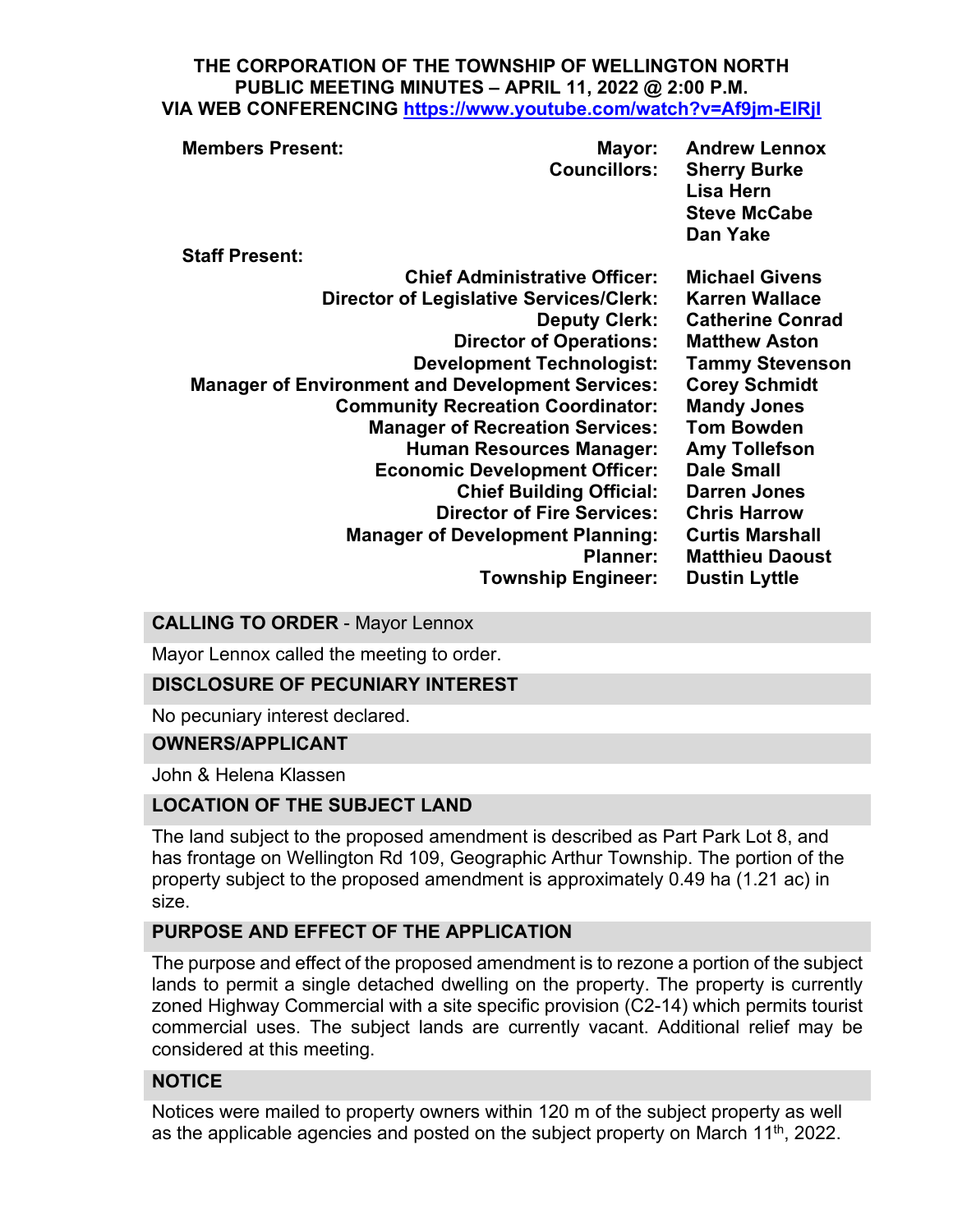## **PRESENTATIONS**

• Matthieu Daoust, Planner, County of Wellington, Township of Wellington North o Planning Report dated March 10, 2022

## PLANNING OPINION

The purpose of this zoning amendment is to rezone the subject lands from Highway Commercial Exception (C2-14) Zone to Unserviced Residential (R1A) Zone to permit a single detached dwelling on the property.

Grand River Conservation Authority (GRCA) Staff have identified a significant slope and hazard lands on the subject property. GRCA staff have requested the completion of a geotechnical report before they can provide a final recommendation on the zone change request.

The purpose of this report is to provide the Township with an overview of the above referenced application and provide the comments received to date.

#### **INTRODUCTION**

The property subject to the proposed amendment is described as Part Park Lot 8, and has frontage on Wellington Rd 109, Arthur. The portion of the property subject to the proposed amendment is approximately 0.49 ha (1.21 ac) in size and is currently vacant.

#### PROPOSAL

The purpose and effect of the proposed amendment is to rezone a portion of the subject lands to Unserviced Residential (R1A) to permit a single detached dwelling on the property. The property is currently zoned Highway Commercial with a site-specific provision (C2-14) which permits tourist commercial uses and an accessory single detached dwelling.

#### ADJACENT PROPERTY

In august 2018, the abutting parcel at 7840 Wellington Rd 109 received zoning approval to permit a single detached residential dwelling on private services. This zoning By-law Amendment rezoned the subject lands from Highway Commercial Exception (C2-14) zone to Unserviced Residential (R1A) zone.

#### PROVINCIAL POLICY STATEMENT (PPS)

The subject property is located within the settlement area of Arthur. Section 1.1.3.1 of the Provincial Policy Statement states that "settlement areas shall be the focus of growth and their vitality and regeneration shall be promoted." Settlement areas are encouraged to include a mix of densities and land uses.

#### WELLINGTON COUNTY OFFICIAL PLAN

The property is within the Arthur Urban Centre and is designated Future Development and Core Greenlands. The objectives for areas designated Future Development are as follows:

- a) to provide for the orderly future development of the unbuilt areas of the Urban Centre;
- b) to limit development of such lands until an Official Plan Amendment including a proper site plan or concept plan for future uses has been submitted and approved;
- c) to prohibit any major development of these lands until the necessary municipal services can be made available to such areas.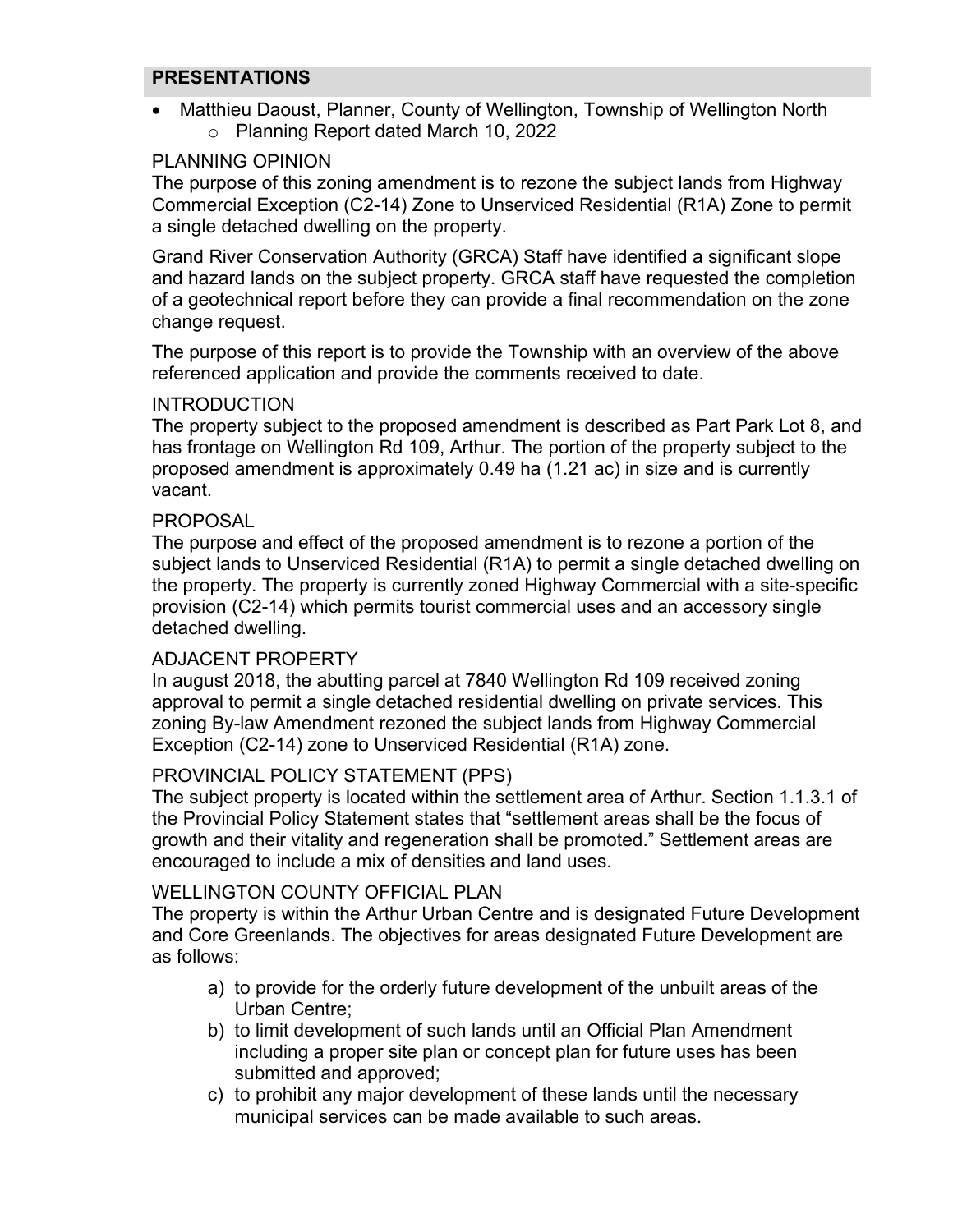The permitted uses within areas designated FUTURE DEVELOPMENT as illustrated on Schedule "A" of the Plan shall be limited to existing uses and the growing of crops including nursery and horticultural crops but does not include greenhouses. Consideration may be given to the creation of a new lot by consent provided such development is in accordance with the policies of this plan.

In regards to the Core Greenlands area, the comments of the Grand River Conservation Area should be considered by Council.

### WELLINGTON NORTH ZONING BY-LAW

The subject lands are zoned Highway Commercial Exception (C2-14). Permitted uses in the C2-14 zone include tourist commercial uses and an accessory single detached dwelling. The subject lands are proposed to be rezoned to Unserviced Residential (R1A) to facilitate the construction of a single detached dwelling.

## GRCA COMMENTS

Grand River Conservation Authority (GRCA) Staff have identified a significant slope and hazard lands on the subject property. GRCA staff have requested the completion of a geotechnical report and a site plan examining the erosion and steep slope on and adjacent to the site before they can provide a final recommendation on the zone change request.

#### **CONCLUSION**

Once the owner has had further discussion and addressed GRCA concerns, Planning Staff will bring a final report and draft By-law for Council's consideration.

# **CORRESPONDENCE FOR COUNCIL'S REVIEW**

- Fred Natolochny, Superviser of Resource Planning North & South, Resource Planning, Grand River Conservation Authority
	- o Letter dated April 1, 2022 (Recommends Deferral)

# **REQUEST FOR NOTICE OF DECISION**

The by-law will be considered at a future regular council meeting. Persons wishing notice of the passing of the by-law must submit a written request.

# **MAYOR OPENS FLOOR FOR ANY COMMENTS/QUESTIONS**

Mr. Klassen was present to speak to the application. He has not received a response from the GRCA to his inquiry regarding the slope. Most of the property is not on a slope. The back end of the property is sloped with trees. There is no intention to do anything with the woodland. There is no slope where the building will be located.

# **COMMENTS/QUESTIONS FROM COUNCIL**

Mayor Lennox asked if there were any other issues of concern from a planning perspective. Matthieu Daoust, Planner, explained that is the main issue and it is Council decision whether to approve, defer or deny. GRCA has provided these comments and requested this report. He has asked for an explanation on that point. The GRCA standpoint is that without that Geotech report to say if the steep slope is aggressive enough to get a house on site then they are not comfortable with the zone change that would allow a house on the site. They will not provide comments or concerns without that report.